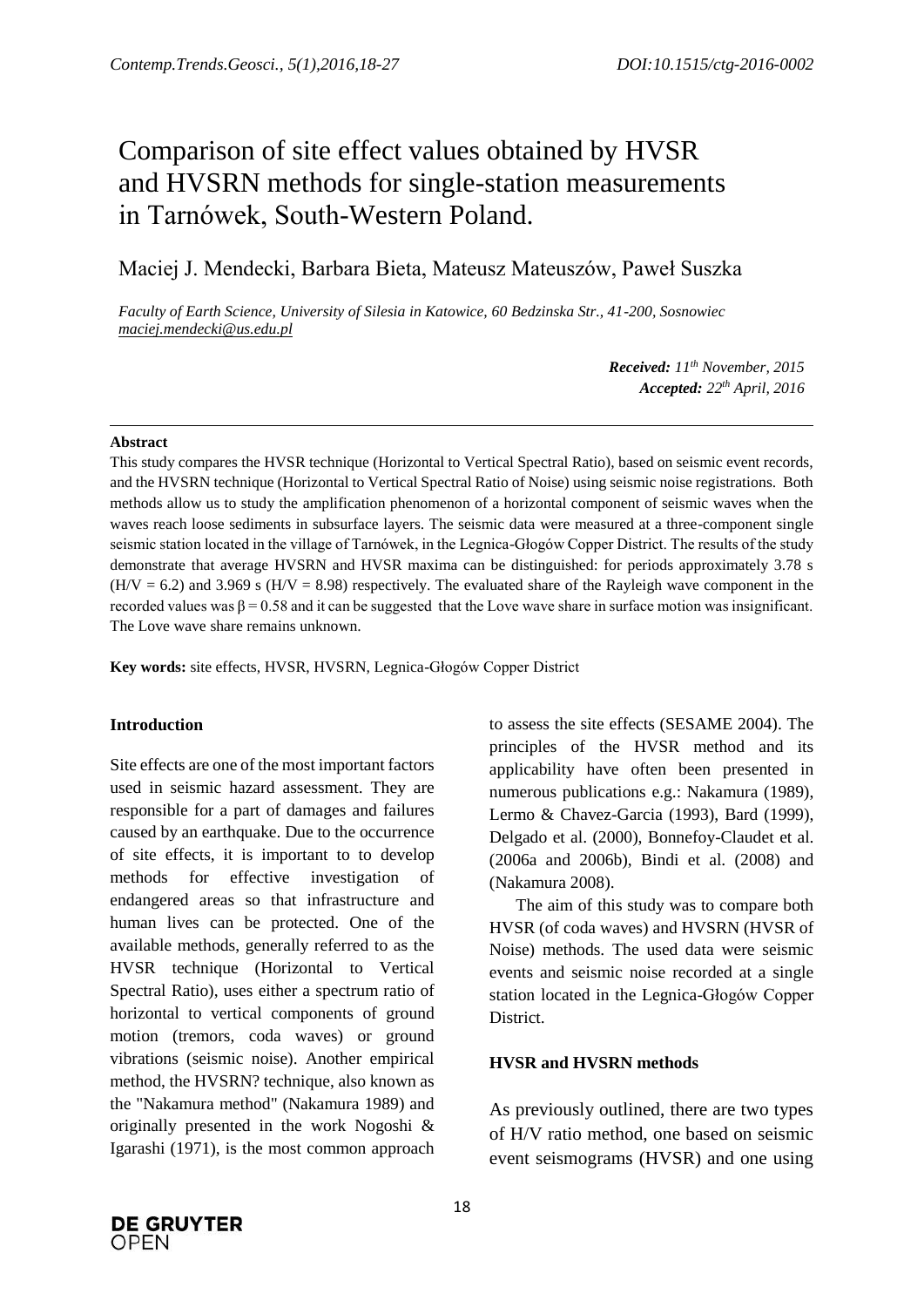noise records (HVSRN). However, in many cases both are just referred to as the HVSR technique. In many cases the HVSR method is ambiguously defined and subject to constant change but there are a few main theories explaining how it works assessments made by Nakamura (1989 and 2008), Bard (1999) and Bonnefoy-Claudet et al. (2006a). Depending on the data used the first theory considers the HVSR curves to be a result of S-waves (coda waves) resonating in unconsolidated sediments (Fig.1) with a slight influence of surface waves. The second approach takes into consideration the relationship of the curve with surface waves (mainly Rayleigh waves) which ellipticity is dependent on the natural period/frequency. Maxima marked on HVSR curves are presented in the form of a sharp peak corresponding to the fundamental period/frequency of sediment layer in case when an impedance between hard ground and unconsolidated sediment is clearly manifested (Bard 1999).

Another interesting HVSR curve interpretation can be found in the work of Konno and Ohmachi (1998). They showed that fundamental Rayleigh wave mode relates to HVSR of a microtremor (noise) curve, and they indicated that the curve maximum value corresponds to the transfer function of vertically polarized S-waves and its resonant period (Konno & Ohmachi 1998; Bard 1999). Many HVSR curves, beside main maxima, contain minima (Fig.2) located in the period bound, which is about half of the value of the period (double value of frequency) corresponding to the maximum peak in the curve. Konno & Ohmachi (1998) investigated three types of particle orbits during the propagation of fundamental-mode Rayleigh waves. Type 1

appears when the velocity contrast between the two layers is low  $(< 2.5)$ , in which the particle motion is retrograde at any period. Type 2 appears when the contrast is fairly high (velocity ratio of soft and rigid layer is  $\sim$  2.5). With a decrease in the period, the motion changes in variety, and may be retrograde, vertical only, prograde, vertical only, and retrograde. Thus, at both periods  $T_1$  and  $T_2$  shown in Fig.2, the H/V ratio becomes 0, although  $T_1$  and  $T_2$  in type 2 are close to each other. Type 3 appears when the velocity contrast is very high (velocity ratio  $\geq$  2.5). With decreasing period, particle motion is retrograde, vertical only, prograde, horizontal only, and retrograde. (Konno & Ohmachi 1998). The construction of HVSR (and HVSRN) curves is mainly used to determine the resonance period of the ground or the amplification coefficient where time consuming and expensive studies are not required (for example studies in the borehole). Furthermore, the HVSR method can carry out measurements on an aseismic area using only seismic noise. An equally valuable aspect of the method is that *a priori* geological surveying is not necessary (Nakamura 2008).

Presently, it is widely accepted that the HVSR maximum from seismic measurements corresponds to the resonant period of subsurface sediments. However, it is still disputed whether the amplification coefficient might also be determined in this way (Konno & Ohmachi 1998, Bard 1999, Bonnefoy-Claudet et al. 2006a and 2006b, Atakan 2007, Gosar et al. 2010, Mendecki et al. 2014).

The amplification phenomenon relies on an increase in seismic incident amplitude in a horizontal direction (Fig.1) caused by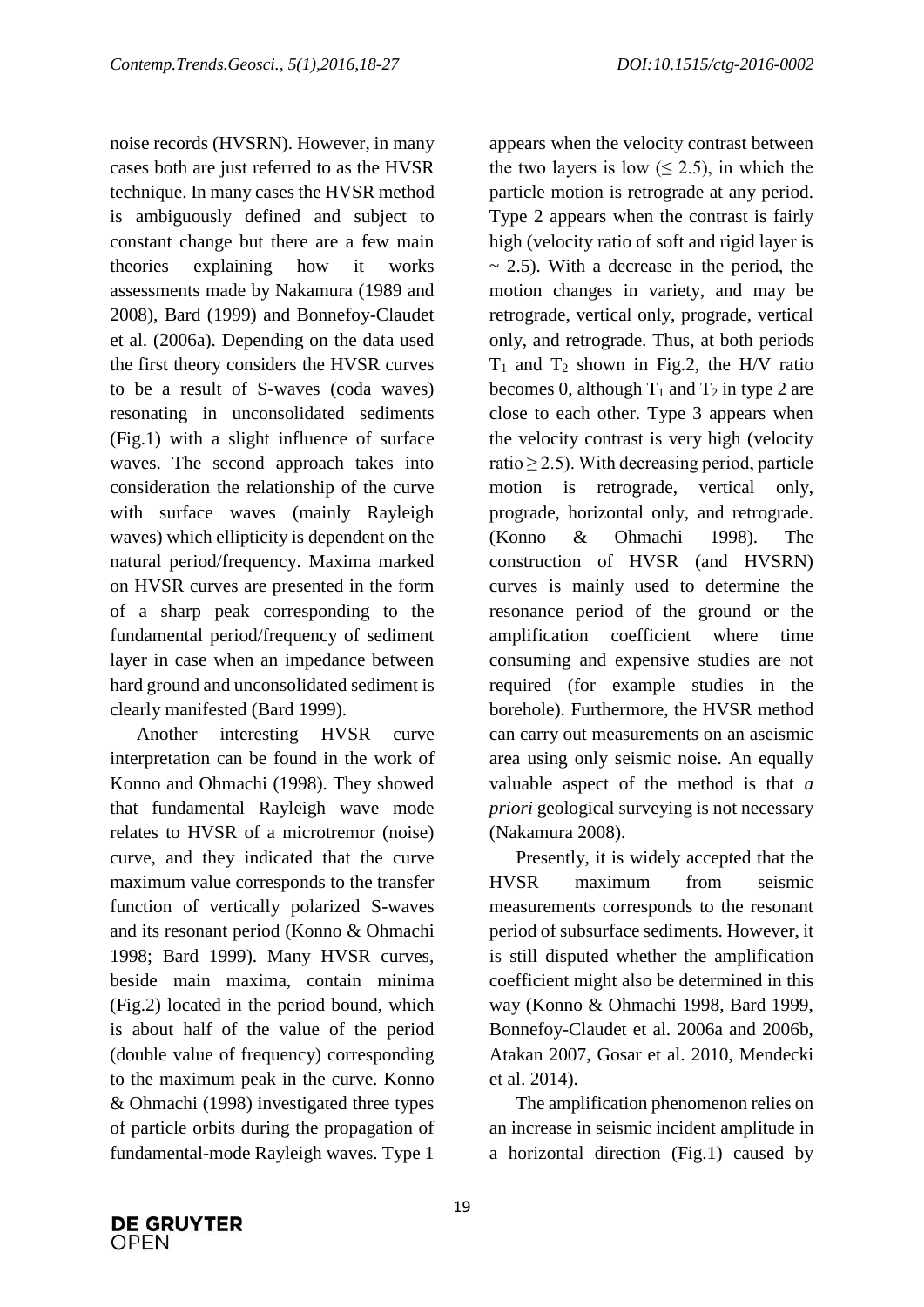wave transfer from a rigid layer to a soft layer (Bonnefoy-Claudet et al. 2006a and 2006b; Nakamura 2008). The horizontal to vertical amplitude ratio ina rigid layer (for isotropic and homogenic medium) is equal to 1 but in a soft layer, because of occurrence of impedance (different velocities and densities), the horizontal component is enhanced. The HVSR ratio becomes larger than 1 for the resonance period (Fig.1 and 2) but less than 1 (converge to zero) due to the elliptical motion of ground particles and lack of higher Rayleigh waves modes (Konno & Ohmachi 1998).



**Fig.1.** Illustration of amplification phenomenon measured by 3-component (3C) single seismic station located on soft layer sediment.



**Fig.2.** Particle orbit of three types of fundamental-mode Rayleigh waves (**left**) and three types of H/V ratio of fundamental mode Rayleigh waves (**right**) (after Konno & Ohmachi 1998, assumption  $T_0 = 1$ ).

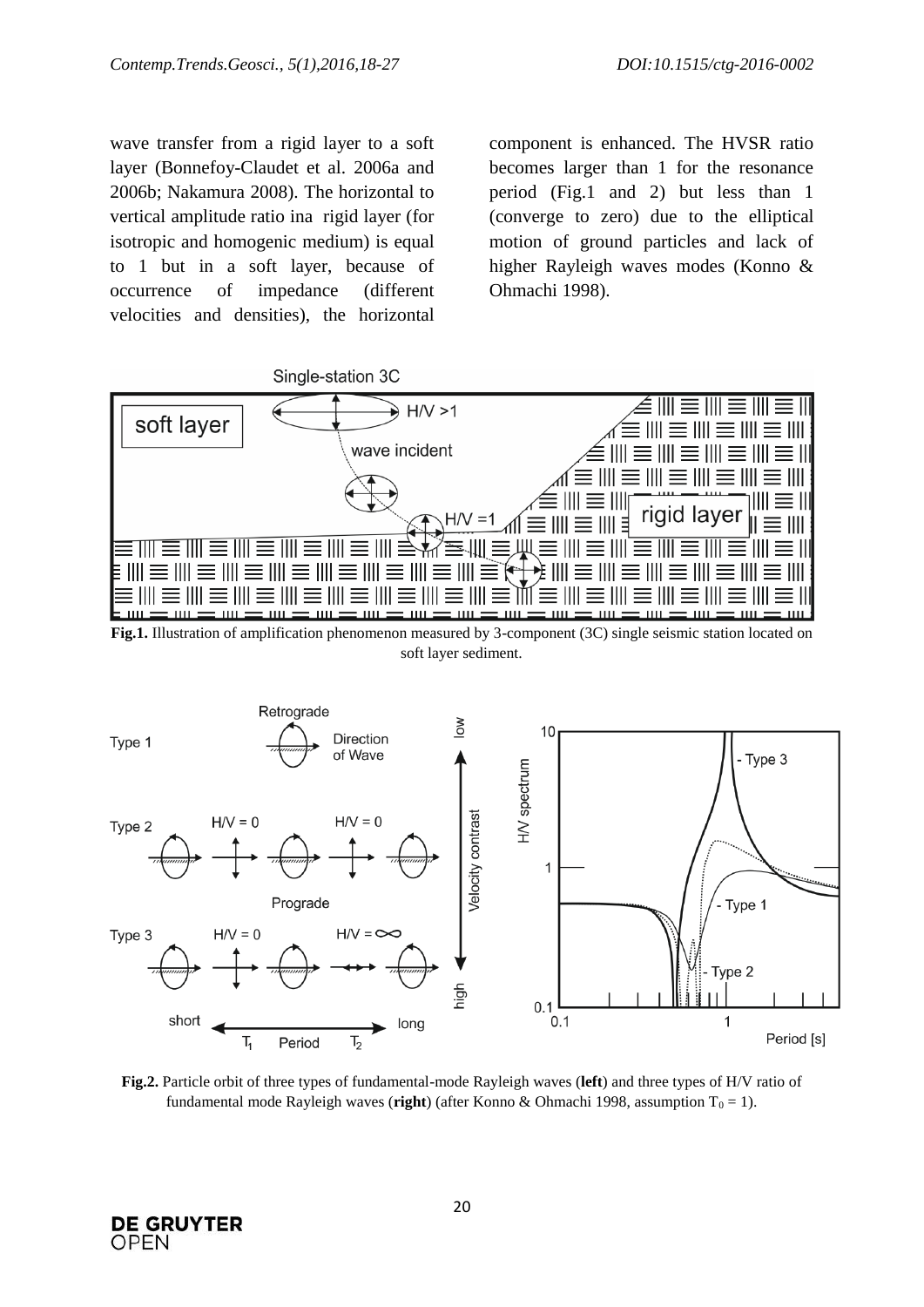# **Site characterization**

The seismic station, from which our data was obtained, is located in Tarnówek village (Fig.3) in the Legnica-Głogów Copper District (LGCD), which is one of the three largest mining basins in Poland. Therefore, it is exposed to the induced tremors caused by copper deposit exploitation. The LGCD is a region located in the For-Sudetes Monocline area in the South-Western part of Poland. The mining of copper ore occurs in the three mines: "Lubin", "Rudna" and "Polkowice-Sieroszowice". In this area exploitation is carried out on the floor of the Zechstein rocks plates, which comprise anhydrite and carbonates. The Zechstein rocks are cut by faults and are characterized by compacted and rigid rocks gently dipping in NNE direction (Kazimierczyk 2002). Weak terrigenous Rotliegend sandstones with thicknesses reaching 300 m underly the Zechstein rocks and copper deposits. The Zechstein complex is overlain by Triassic sediments composed of Buntsandstein, Muschelkalk and Keuper (Kazimierczyk 2002).

Due to differences in lithological facies, in the LGCD area a high degree of sediment diversification in subsurface layers is observed. Cenozoic sediments ranged from about 370 m to 390 m in thickness (Lubacha 2005, Miller 2005) and comprise gravels, clays, sands and occasionally occurring silts. The gravels are identified as quartz sediments with admixture of sands and clays. The sands are from tens of centimeters to several meters thick and contain

a high clay content. Pliocene sediments occur in the form of alternating layers of silts, clays, sands and gravels ranging from  $2 m - 30 m$  in thickness. Miocene silts, brown coals and clays, sands and gravels are observed below the Pliocene (Tertiary) layers and this entire complex overlies rigid Mesozoic and Paleozoic rocks. However, the location of the boundary between the soft layer and the consolidated basement cannot be distinguished, but in many cases it is assumed that the boundary lies between the Mesozoic and Cenozoic lithological sequences (Jasinski & Janicki 2003, Olszewska 2008).

# **Methodology**

Seismic measurements were collected from a 151B "Observer" seismometer produced by TRIMBLE REFTEK company, a broadband sensor measuring ground vibrations with a frequency range from 0.0083 Hz to 50 Hz. The seismometer is equipped with three independent sensors (three components) that record motion in three perpendicular directions: vertical, Z, and two horizontal, NS and EW. The sensor possesses a leveling system containing two bubble vials, locking mass knobs and three adjustable feet that allow for the precise positioning of the device. In order to calculate the HVSR and HVSRN curves the J-SESAME program was applied (SESAME 2003; SESAME 2004). This Java operating processing procedure was created as a result of the international project Site EffectS assesment using AMbient Excitations ("SESAME").



**Fig.3.** Location of single seismic station in Tarnówek.

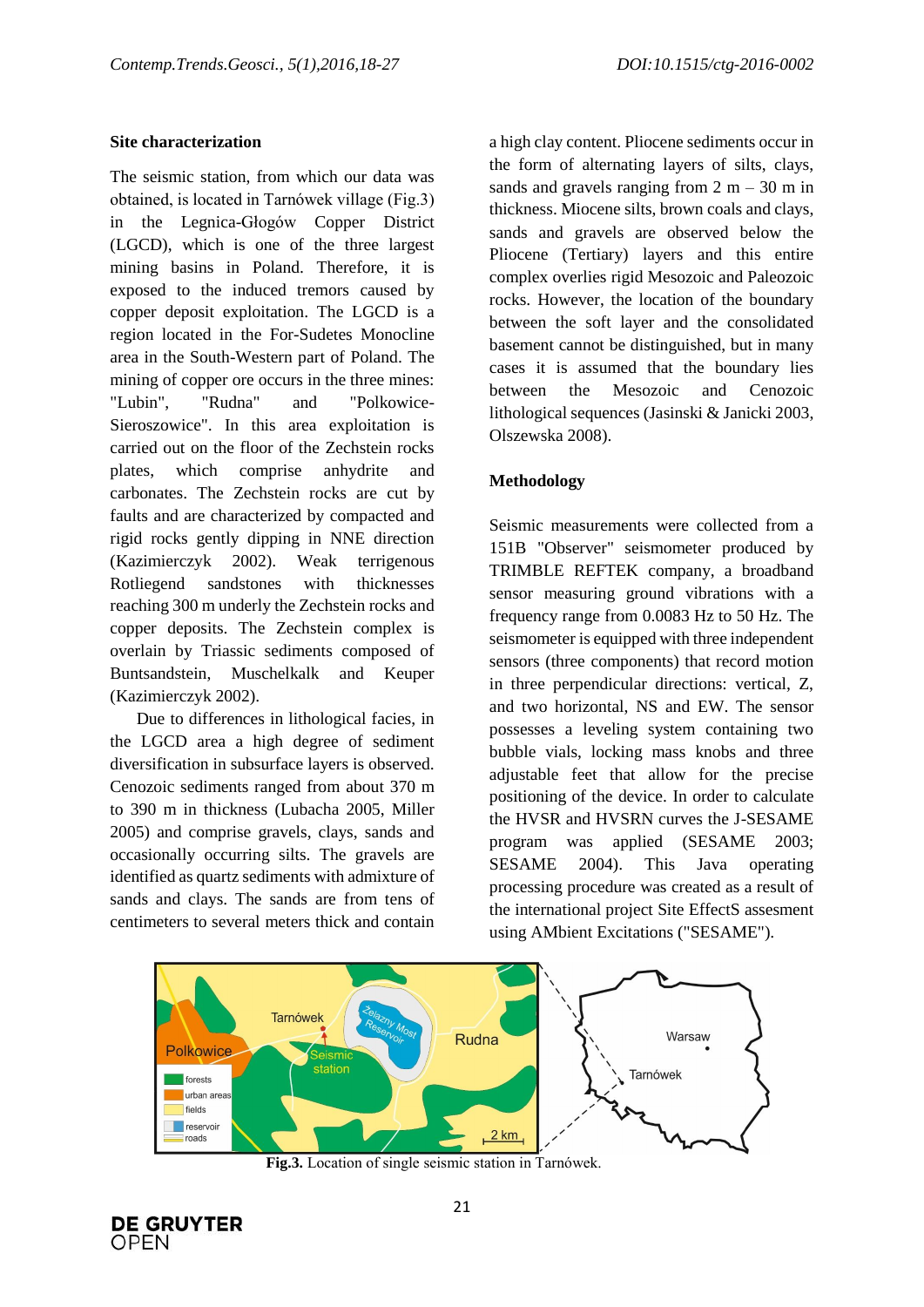Recommendations for handling and operating the program are contained in the manuals SESAME (2003) and (SESAME) 2004. To analyze HVSR curves all criteria presented in the manuals was taken into consideration. The software possesses the ability to determine the HVSR and HVSRN curves using Fast Fourier Transform (FFT). In addition, the software implements the Konno-Ohmachi smoothing function (Konno & Ohmachi 1998; SESAME 2004).

In order to determine the appropriate HVSR coda waves and HVSR of noise curves, the J-SESAME criteria for reliability of results (SESAME 2003; SESAME 2004) were applied. The criteria for a reliable H/V curve are as follows:

$$
f_0 > 10/I_w
$$
 and  $n_c(f_0) = I_w \cdot n_w \cdot f_0 > 200,$  (1)

where:  $I_w$  - window length,  $n_w$  - number of windows selected for the average H/V curve, *f<sup>0</sup>* - H/V peak frequency.Observing the H/V curves, the lowest  $f_0$  was assumed as 0.2, thus the  $I_w = 50s$  and  $n_w = 25$ . Furthermore, the criteria for a clear H/V peak, which are as follows:

*i*) 
$$
\exists f^{-} \in \left[\frac{f_0}{4}, f_0\right] | A_{H/V}(f^{-}) < \frac{A_0}{2}
$$
  
\n*ii*)  $\exists f^{+} \in [f_0, 4f_0] | A_{H/V}(f^{+}) < \frac{A_0}{2}$ 

$$
iii) \quad A_0 > 2
$$

$$
iv) \quad f_{\text{peak}}[A_{H/V}(f) \pm \sigma_A(f)] = f_0 \pm 5\%
$$

v) 
$$
\sigma_f < \varepsilon(f_0)
$$
 threshold value for

the stability condition

the stability condition the stability condition<br>  $v_i$  *f*<sub> $\sigma_A(f_0) < \theta(f_0)$  threshold value for</sub>

$$
(\mathbf{2})
$$

were used to assess the correct interpretation of the peak.

To study the site effects three random events were chosen, that were registered during 2014- 10-26 (Fig.4a), 2014-11-30 (Fig.4b) and 2015- 01-28 (Fig.4c). In addition, one-hour recordings of seismic noise, started at midnight, were chosen from a different set of four days: 2014- 09-07, 2014-11-06, 2014-12-15 and 2015-04-01 and they were applied to evaluate HVSRN curves.

## **Results**

The application of both techniques allowed us to observe maxima on HVSR and HVSRN curves and their corresponding resonance periods, as well as calculate resonance frequencies.

The average amplification coefficients, produced by ambient seismic noise (Fig.5, Tab.1), was 6.2 at the resonance period 3.78 s (0.26 Hz). The results obtained for HVSR curves produced from ambient earthquake records (Fig.5, Tab.2) were similar for the corresponding resonance period obtained in previous dataset (Fig.5, Tab.1), while amplification coefficients increased. According to J-SESAME criteria (equation 1 and 2), the event records yielded an average maximum at the 3.969 s period (0.25 Hz) (Fig.5, Tab.2). The average amplification coefficients, shown in Tab.2, reached value 8.96 for the corresponding period. In practice, several peaks can be observed in period band from 0.1 to 1 s, but they do not fulfill the J-SESAME criteria.

As it was mentioned that H/V ratios can also contain minima located in the period bound which is half value of period corresponding to the maximum peak in the curve (Konno & Ohmachi 1998, Bard 1999). Therefore, the obtained H/V ratios were investigated in terms of the minima occurrence. Both HVSRN and HVSR curves comprised such minima in averaged periods at 1.45 s (0.7 Hz, Tab.1) and 1.746 s (0.573 Hz, Tab.2).

.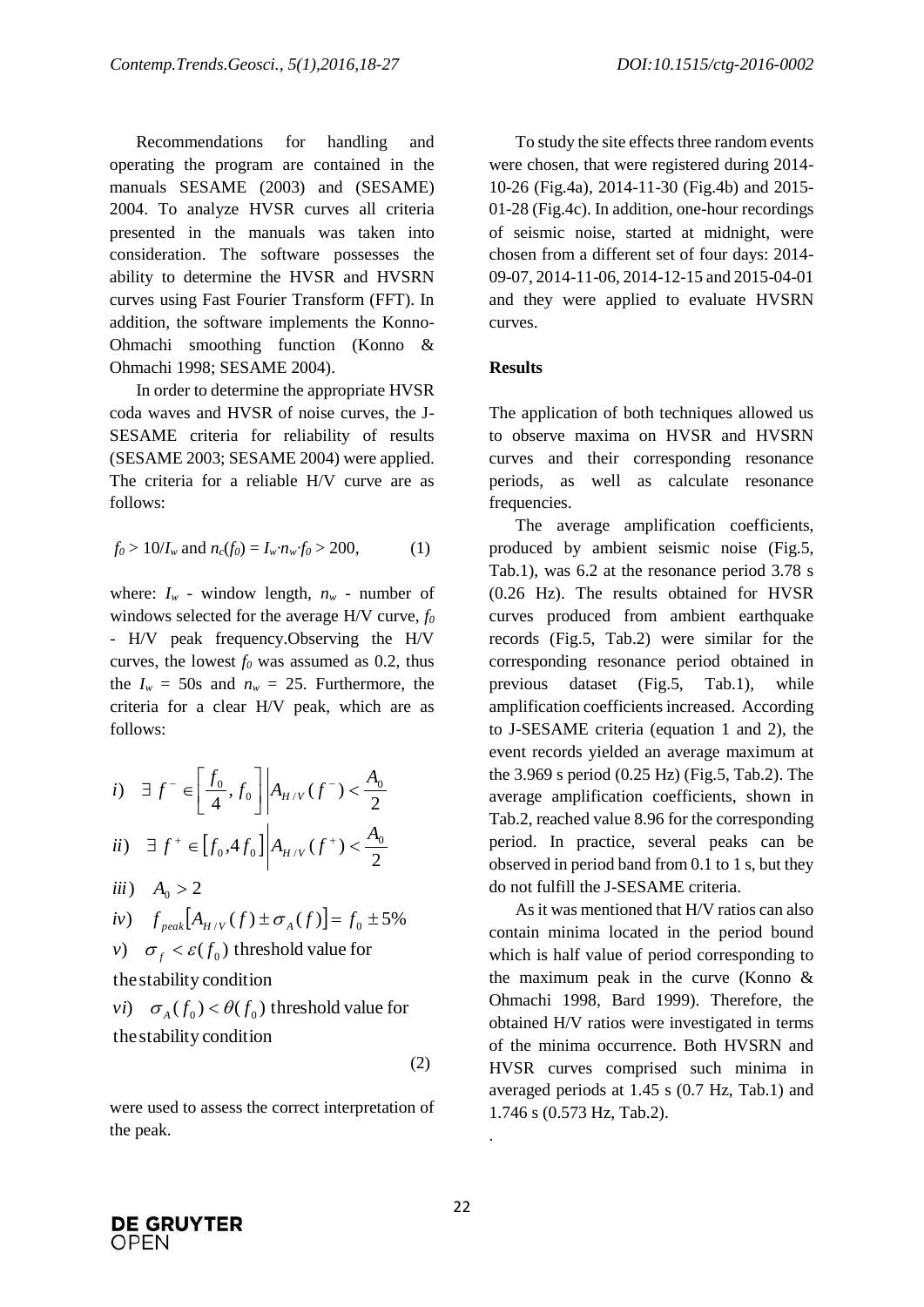

**DE GRUYTER**<br>OPEN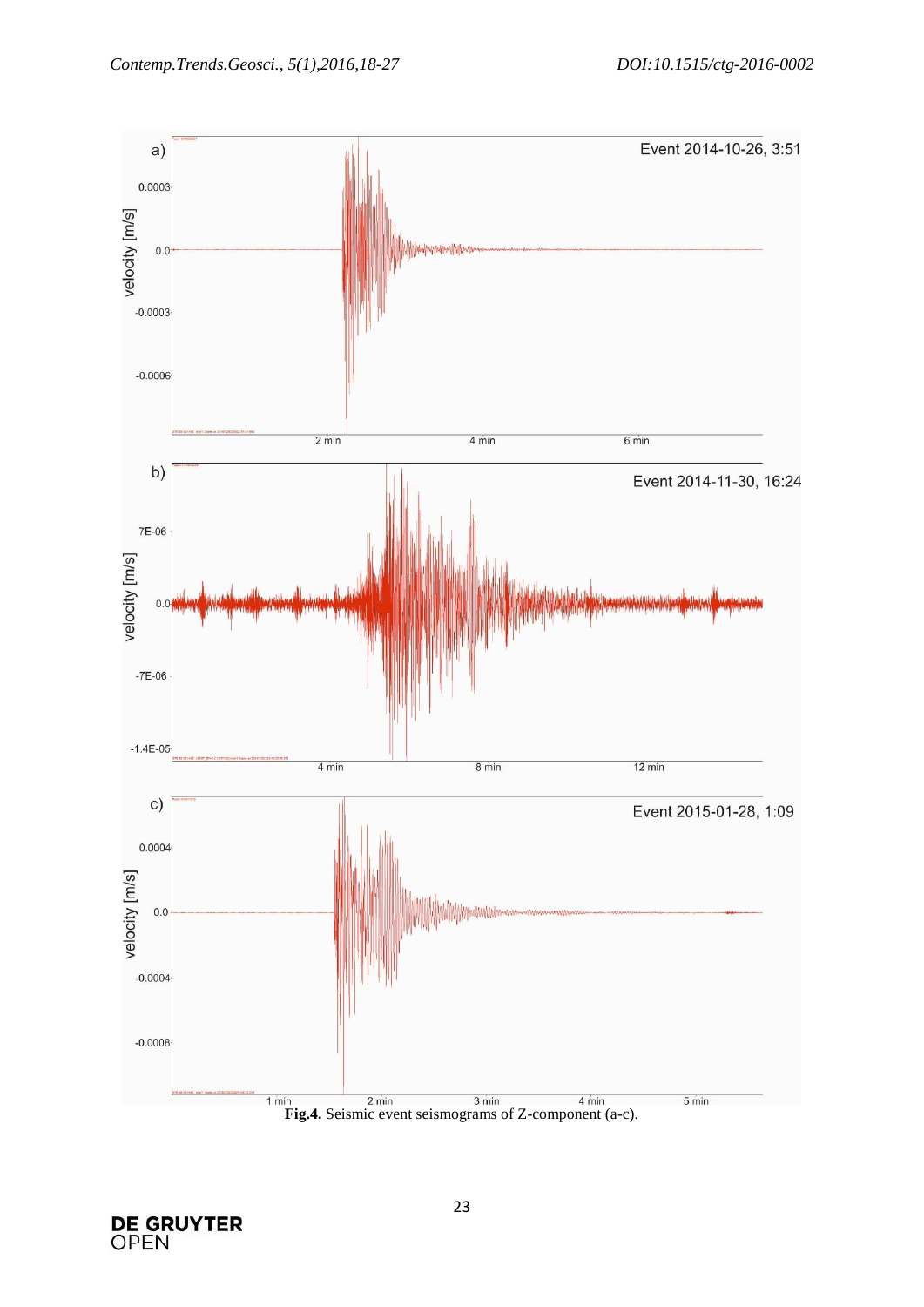| Noise record date | Peak      |            |     | Trough    |            |      |
|-------------------|-----------|------------|-----|-----------|------------|------|
|                   | $T_0$ [s] | $f_0$ [Hz] | H/V | $T_0$ [s] | $f_0$ [Hz] | H/V  |
| 2014-09-07        | 3.85      | 0.26       | 6.6 | 1.52      | 0.66       | 0.69 |
| 2014-11-06        | 3.85      | 0.26       | 6.9 | 1.19      | 0.84       | 0.80 |
| 2014-12-15        | 3.85      | 0.26       | 6.0 | 1.52      | 0.66       | 0.79 |
| 2015-04-01        | 3.57      | 0.28       | 5.3 | 1.56      | 0.64       | 0.67 |
| Average           | 3.78      | 0.27       | 6.2 | 1.45      | 0.70       | 0.74 |

**Tab.1.** Observed maxima on HVSRN spectrum.

| Tab.2. Observed maxima on HVSR spectrum. |           |            |       |           |            |       |  |
|------------------------------------------|-----------|------------|-------|-----------|------------|-------|--|
|                                          |           | Peak       |       |           | Trough     |       |  |
| Event date                               | $T_0$ [s] | $f_0$ [Hz] | H/V   | $T_0$ [s] | $f_0$ [Hz] | H/V   |  |
| $2014 - 10 - 26$                         | 4.167     | 0.24       | 4.27  | 1.786     | 0.56       | 0.365 |  |
| $2014 - 11 - 30$                         | 4.167     | 0.24       | 14.42 | 1.786     | 0.56       | 0.745 |  |
| 2015-01-28                               | 3.572     | 0.28       | 8.26  | 1.667     | 0.60       | 0.425 |  |
| Average                                  | 3.969     | 0.25       | 8.98  | 1.746     | 0.57       | 0.5   |  |



**Fig.5.** The HVSRN (2014-09-07, 2014-11-06, 2014-12-15 and 2015-04-01) and HVSR (2014-10-26, 2014-11- 30 and 2015-01-28) results.

These results indicated that period/frequency difference between first maximum and next minimum varied from 0.38 times to 0.44 times (Tab.3) what showed that the gap between "positive and negative peaks" is almost half value of resonance period. It seemed interesting that the H/V ratios between maximum and minimum reached 17.6 times for

**DE GRUYTER OPEN**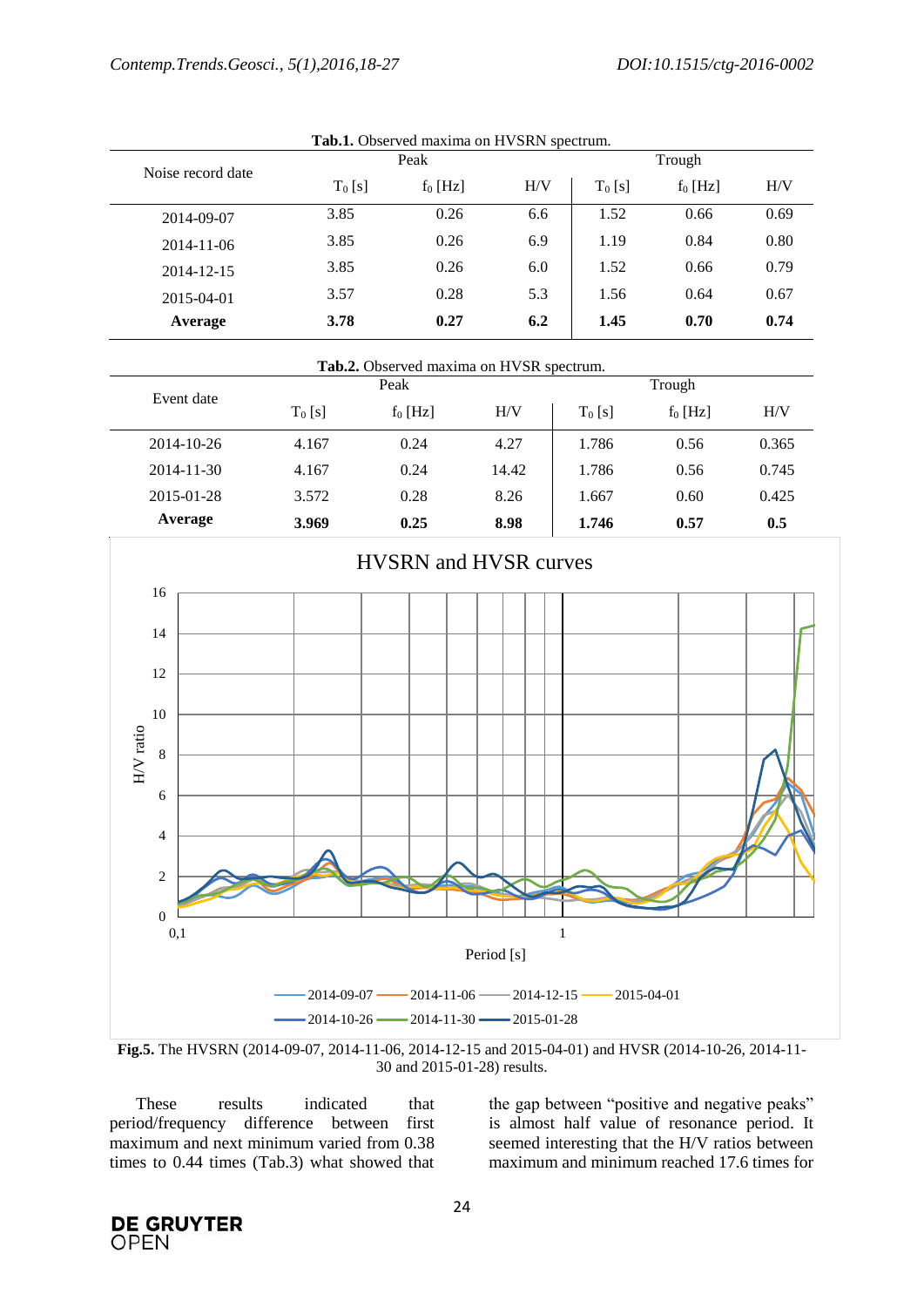HVSR method and 8.4 for HVSR method (Tab.3) what showed that peak to trough ratio for HVSR is almost double value of HVSRN peak to trough ratio.

#### **Discussion and conclusions**

The observed maximum was interpreted as the fundamental resonance period in the relative long-period band that corresponds to a deeper interface of high impedance contrast (Oros 2009). The shorter resonance periods are represented as a set of peaks from 0.1 s to 1.0 s (rejected by J-SESAME criteria) which were detected by the both HVSR and HVSRN method (Oros 2009). It may be linked to either the occurrence of the first higher mode of Rayleigh waves supplemented by Airy phase (Konno & Ohmachi 1998), or the presence of another impedance contrast in the upper levels of sediments or the housing foundations, where station is located. The local geology was not well-known, especially the shallow subsurface layers and adequate study is required.

In order to interpret the results we adopted the assumptions presented by Oros (2009) and conclude that the calculated ellipticity (Fig. 5) might be related to the lithological stratification, with the impedance contrast and the velocity gradient resulting from a deep loose Cenozoic sediment layer . Therefore, it can be concluded, according to the three types of particle motion (Konno & Ohmachi 1998), that the obtained H/V fundamental peak represents the motion behavior "situated" between type 1 (retrograde only) and type 2 (impedance contrast larger than 2). In other words, the H/V maximum and corresponding the fundamental resonance frequency in this site probably correlates with the depth of the Cenozoic complex layer (Quaternary + Tertiary). At thicknesses varying from 370 m to 390 m (Lubacha 2005, Miller 2005), the average Vs velocities for the 3.78 s resonance period are about 400 m/s and 420 m/s respectively. This is a preliminary interpretation that will require further analysis.

The HVSR and HVSRN methods applied to the same single-station measurements showed maximum peak values for all curves at similar resonance frequencies at 0.25 Hz and 0.26 Hz, and for minimum (trough) values at 0.57 Hz or 0.70 Hz. Although, similarities are seen in resonance frequencies, the individual maximum H/V peak values differed from each other. The HVSR technique produced relatively higher amplification coefficients than the HVSRN technique. Observed changes in amplification results might confirm the relation presented by Nakamura (1989) and Konno & Ohmachi (1998):

$$
A_{\rm s} = 2.5 \beta R_{\rm MB} \,, \tag{3}
$$

where  $A_s$  is amplification factor derived from the transfer function of vertically incident S waves (referred to HVSR peak),  $R_{MR}$  is peak ratio obtained for microtremor (seismic noise) records, β is defined as:

$$
\beta = \frac{H_R(f)}{H_R(f) + H_L(f)},\tag{4}
$$

where  $H_R(f)$  and  $H_L(f)$  are horizontal components of Rayleigh and Love waves respectively. Therefore, it can be assumed that HVSRN maxima represent the fundamental mode ratio peak multiplied by β, and HVSR coda waves peaks are the "true" amplification coefficients.

**Tab.3.** Comparison of maxima and minima observed in the Fig.5 and set together in Tab.1 and 2.

|         | <b>Parameter</b> | $T_{\text{trough}}/T_1$ | $(H/V_{peak})/(H/V_{trough})$ |
|---------|------------------|-------------------------|-------------------------------|
| Ratios  | for <b>HVSR</b>  | 0.44                    | 17.6                          |
| max/min | for <b>HVSRN</b> | 0.38                    | 8.4                           |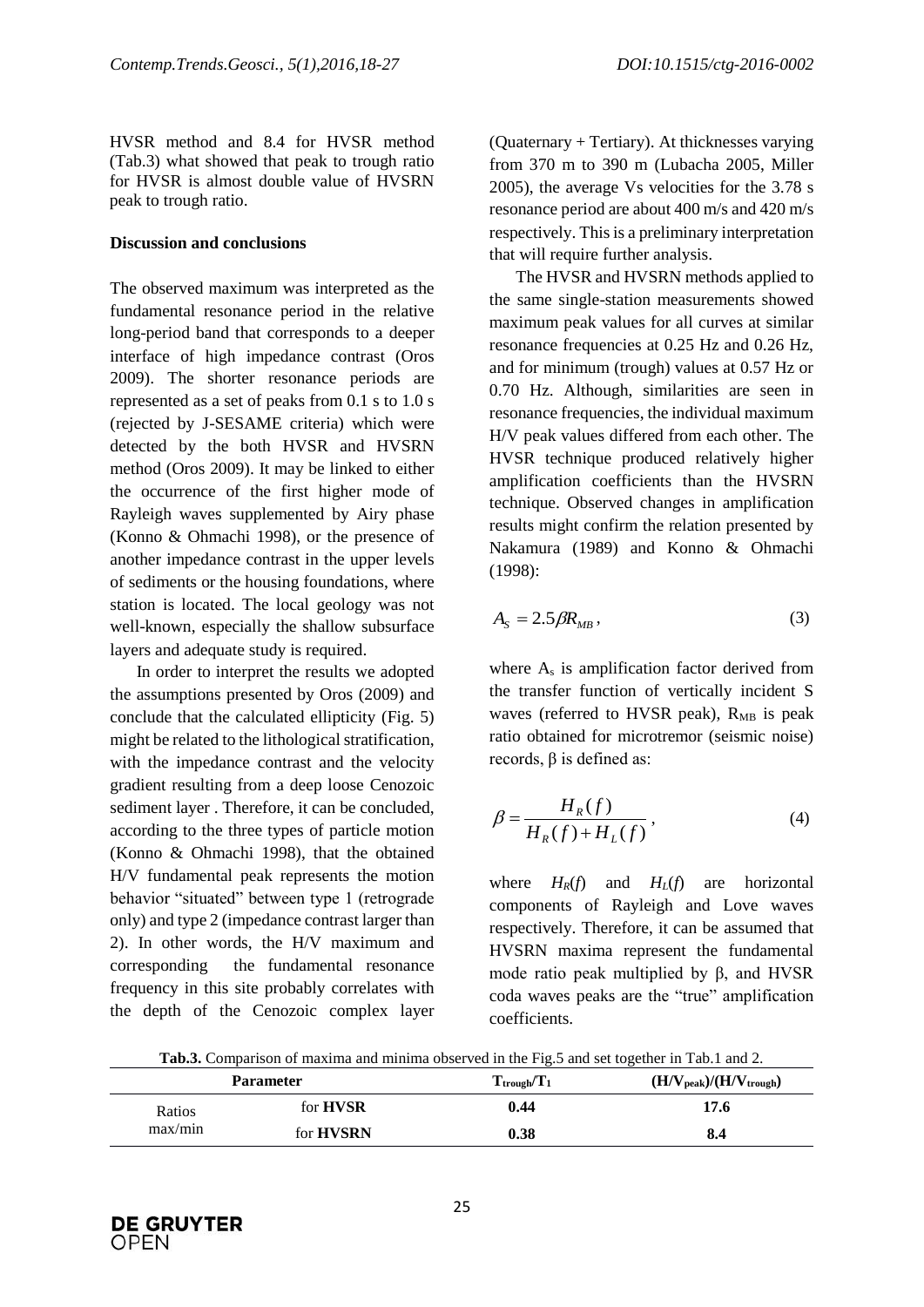Following that, the obtained ratios in Tab.1 can be used to estimate the horizontal component (Rayleigh and Love waves) share, β, (Tab.4) in the H/V ratios (Konno & Ohmachi 1998), assuming a constant field of seismic noise:

$$
\beta = \frac{HVSR}{2.5 \, HVSRN} \,. \tag{5}
$$

**Tab.4.** Share of horizontal components

| (Rayleigh and Love wave) in the H/V ratios. |      |  |
|---------------------------------------------|------|--|
| <b>Parameter</b>                            | H/V  |  |
| <b>HVSR/HVSRN</b>                           | 1.45 |  |
|                                             | 0.58 |  |

According to a spatial autocorrelation study by Miyadera and Tokimatsu (1992), in the field β tends to vary from site to site but lies between 0.3 and 0.5 for fundamental mode Rayleigh waves (Konno & Ohmachi 1998). The calculated β value (Tab. 4) was  $0.58$  and it can be suggested, comparing them to relation (4), that the Love wave share in surface motion might be insignificant that results in the β value increase. The Love wave share remains unknown. Moreover, the authors considered that a large β value could also be produced by instrumental and numerical errors, which could have occurred during the survey due to environmental changes (e.g. temperature) and presence of house foundations. Nevertheless, if these errors occurred the obtained resonance frequencies could be appropriate and the amplification coefficients need more considered examination.

## **References**

Atakan K. (2007). The Need for Standardized Approach for Estimating the Local Site Effects Based on Ambient Noise Recordings, Increasing Seismic Safety by Combining Engineering Technologies and Seismological Data, Springer, 3-15.

- Bard P.-Y. (1999). Microtremor measurements: a tool for site effect estimation?, State-ofthe-art paper, [In:] Second International Symposium on the Effects of Surface Geology on seismic motion, Yokohama, December 1-3, 1998, (eds Irikura, Kudo, Okada & Sasatani), Balkema, 3, 1251-1279.
- Bindi D., Marzorati S., Parolai S., Strollo A., Jäckel K. H. (2008). Empirical spectral ratios estimated in two deep sedimentary basins using microseisms recorded by shortperiod seismometers. Geophysical Journal International, 176, 1, 175-184
- Bonnefoy-Claudet S., Cotton F., Bard P.-Y. (2006a). The nature of noise wavesfield and its applications for site effects studies. A literature review, Earth-Science Reviews, 79, 205-227.
- Bonnefoy-Claudet S., Cornou C., Bard P.-Y., Corron F., Moczo P., Kristek J., Fäh D. (2006b). H/V ratio: a tool for site effects evaluation. Results from 1-D noise simulations. Geophysical Journal International, 167(2), 827-837.
- Delgado J., Lopez Casado C., Giner J., Extevez A., Cuenca A., Molina S. (2000). Microtremors as a Geophysical Exploration Tool: Applications and Limitations. Pure and Applied Geophysics, 157, 1445-1462.
- Gosar A., Rošer J., Šket Motnikar B., Zupancic B. (2010). Microtremor study of site effects and soil-structure resonance in the city of Ljublana (central Slovenia), Bull Earthquake Eng., 8, 571-592.
- Jasiński A. & Janicki K. (2003). Geologiczne uwarunkowania wpływu składowiska Żelazny Most na wody podziemne (Geological conditions of Żelazny Most landfill impact on groundwater). WUG: Bezpieczeństwo Pracy i Ochrona Środowiska w Górnictwie, 6, 7-10 (in Polish).
- Kazimierczyk M. (2002). Parametry drgań powierzchni generowanych wstrząsami górniczymi w Legnicko – Głogowskim Okręgu Miedziowym (The parameters of